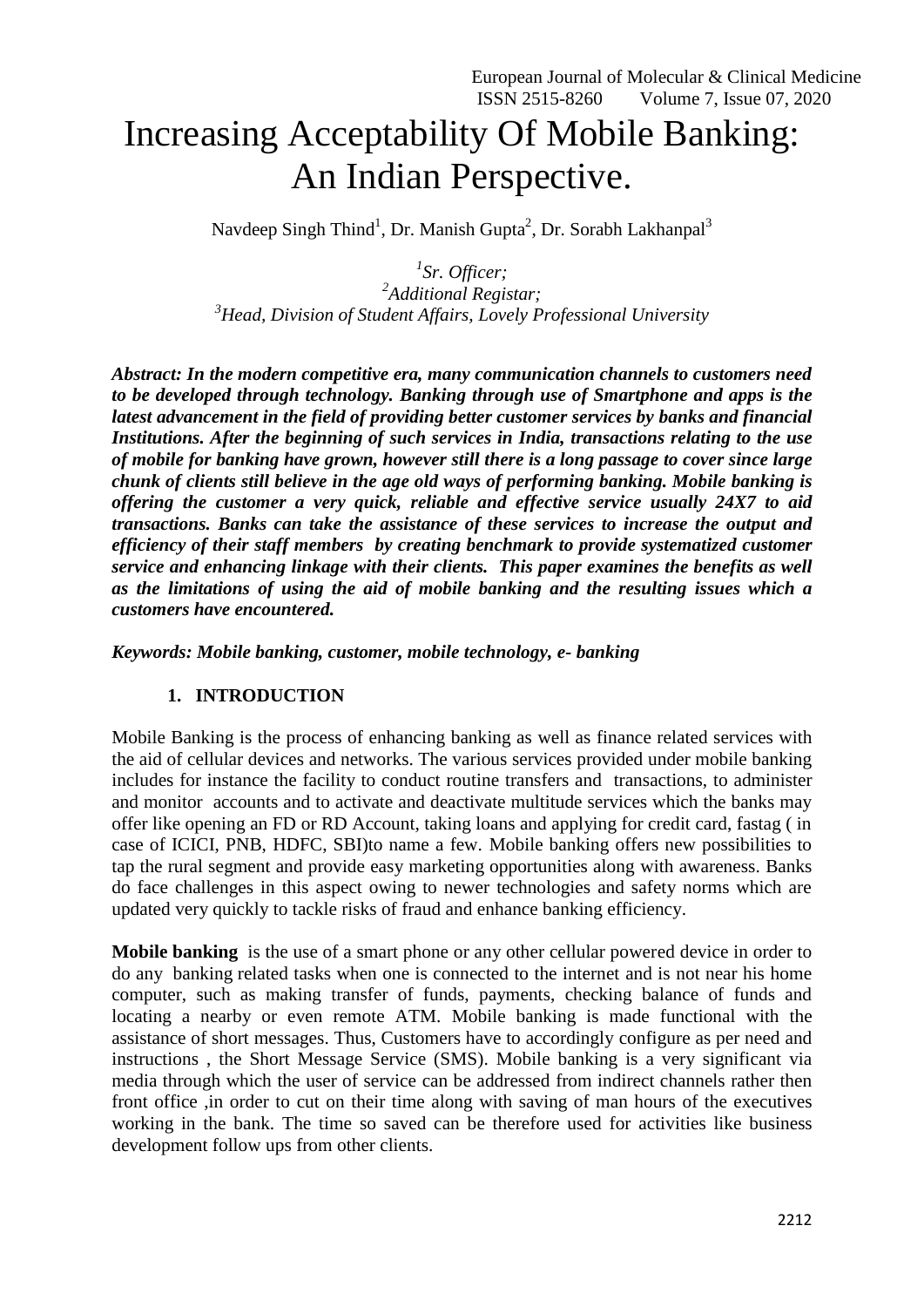European Journal of Molecular & Clinical Medicine ISSN 2515-8260 Volume 7, Issue 07, 2020

Smart devices have garnered a lot of usage base and acceptability in today's day and age that an individual cannot easily get past a day without this communication channel. All Govt. related services are now being shifted to Mobile apps and web portals like MParivahan for RTO Services, Locating Suvidha and Chikitsa Kendars, Swacch Bharat Portal etc and Therefore, banks both Public and Private have chosen mobile banking one of the tools for channel migration of its clients. Having a utility at hand also pleases the customers and the ease of using it as and when required.

#### **2. OBJECTIVES OF THE STUDY**

1. To identify the advantages and disadvantages of using mobile banking.

2. To study the issues encountered by customers with the use of mobile banking.

### **3. METHODOLOGY USED**

*III.1 Nature of study*

Descriptive study is undertaken for the research.

#### *III.2 Data Collection*

Secondary data from various sources was used to collect the data.

#### *I. Facilities offered on Mobile Banking*

**a) Balance Enquiry:**The basic and most widely used service which provides all the customers a detail of the available balance in hisvarious accounts in a particular bank, primarily the operative onethat are linked to the customer's mobile and unique identification number.

**b) Cost Transactions:** This particular transaction can be of immense help for the users. They can get information about the last 5 credits and debits in his/ her account.

**c) Cheque Book Request:** With the convenience of mobile banking, now rather than physically visiting a bank, the customer request for the issuance of a new cheque book as per the no. of leafs which can be then sent via post to his address, thereby saving time , cost and effort of both the bank and the customer.

**d) Bill Payment:**Ease of paying routine bills as the bank account can be linked to the particular companies and as per schedule , the payment can be done via use of mobile banking and related gateway.

**e) Change of Primary Account:**In case of multiple accounts held by an individual, the registered user gets the convenience to edit his primary account to another account number , new or old for doing any transaction.

**f) Assistance and alerts:**For all daily matters and transactions, a customer can know the transaction codes for

Mobile banking users get regular alerts about regarding cheques presented for payments, realizations, cheque inward entries and returns, any deposits and interests matured, loan and installment due, , any KYC pendency and related instructions ,information regarding insufficient bank balance in the customer's account, etc. Bank initiates various alert messages on reaching the minimum balance in the customer's account and for any bills due. Such services by various mobile service providers are custom-built and as per the need of each such customer.

*II. Mobile Banking and its Pros and Cons V.1 Benefits of Mobile Banking*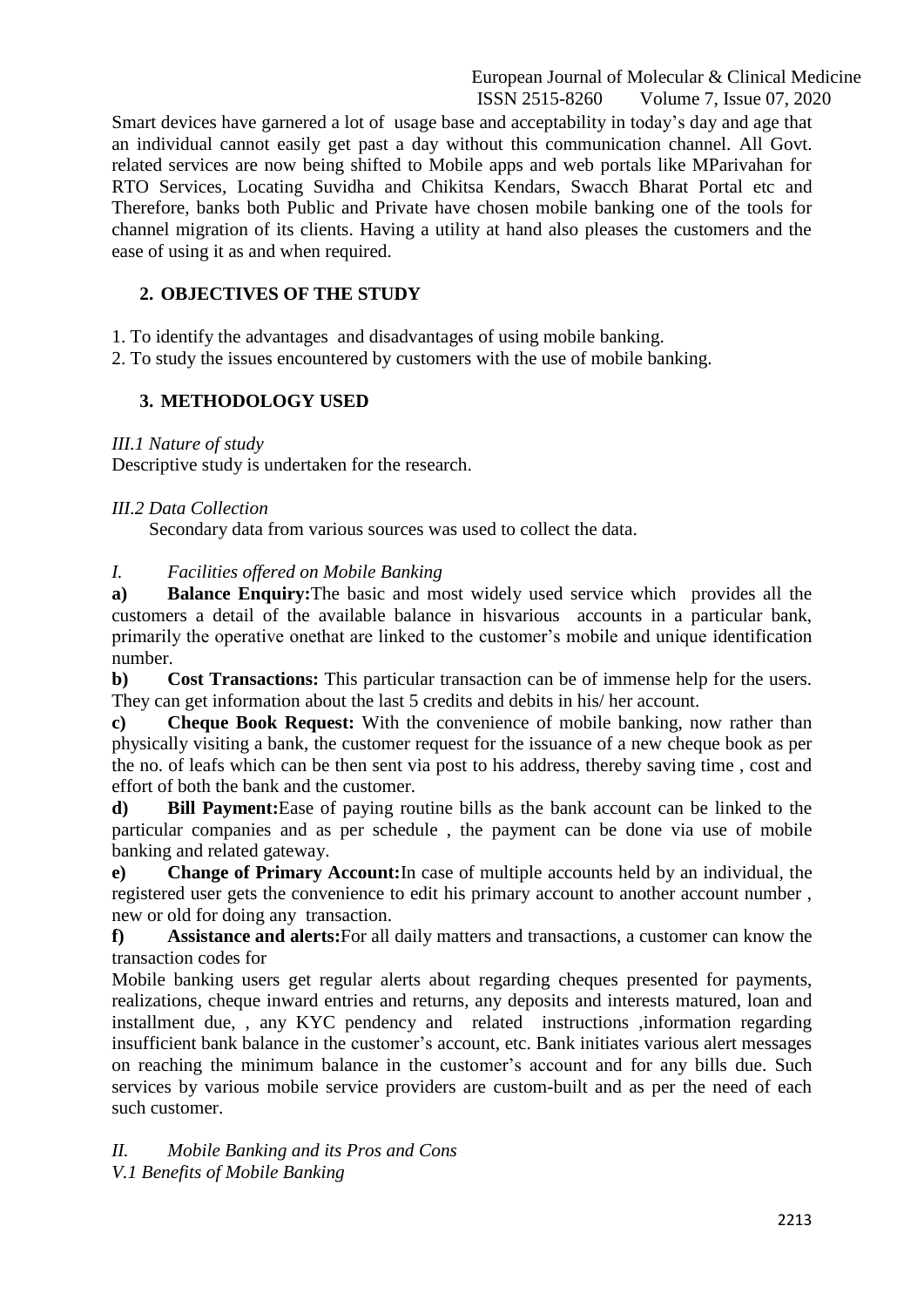**a) Saves time:** Rather than of spending time in visiting a bank, a customer can check his account balance, schedule and receive money in the form of transfers and payments, transfer funds and buy banking products.

**b) More Convenient:** Banking at your finger prints, wherever and whenever is a great convenience at fraction of cost (if any) which save lot of time and effort.

**c) Secure:** With time to time updation and advancements, multiple layers of security are now added with SSL certification required for websites and use of lock codes, passwords, OTPs

**d) Easy accessibility:**Earlier banking was limited till 4 P.M. with majority of the banks shurtting off services, especially a problem faced by majority of business men, however the same is now made easier by providing easy banking all days , anytime of the week..

**e) Increased efficiency:**The no. of customers visiting banks have considerably reduced and so is the work load on employees on tasks which can be automated. It is cost effective and efficient at the same time.

**f) Fraud reduction:**Each and every minute transaction is now reported to the account holder , be it as little as change of password or withdrawal of funds, these notifications along with pass codes for each transaction makes it difficult for fraud to happen.

**g) Remote Places Covered:**A remote place which used to be far off from banking have now gained mobility through mobile banking and innovative payment options like BHIM UPI an initiative by the Govt. A phone and network is all one needs.

## *V.2 Disadvantages of Mobile Banking*

**a) Fake SMS**: With scams and fraud messages , a person may be duped into fraud and important information may be taken from him/ her.

**b) Risk of loss of device:**Since all the sensitive data is secured on the mobile device, it is a big issue if the mobile device is lost or stolen, thus it is important to keep it secured and protected.

**c) Suitability:**Still today, mobile banking is more easy and fully functional on modern devices and not on feature phones. Though Govt. is spreading awareness to switch to smart phones, cost of buying one is still significant for the lower and lower middle class of the society.

**d) Charges:**Not all mobile banking services are free, some services like NEFT, IMPS, RTGS etc are payable and add to significant cost if done regularly.

**e) No safety:**Internet is a network of networks , thus the chances of getting duped into internet fraud, online cheating, hacking etc. are multifold if one does not use prudence and presence of mind with technical sensibility, the same may leads to issues.

**f) Dependency on Internet connection:**Since the entire banking via mobile rests on internet and networks, a failure in connection will make the entire process null. Connectivity issues and internet speed problemsmay also lead to failed transactions in between the process.

**g) Compatibility issues with various operating systems:**Different platforms have different reviews for various software and apps due to the file system, compatibility, developer bugs etc. Any changes across platforms takes lot of time and clashes.

**h) No security assurance from banks:**With no personal interaction with a human and lack of updated knowledge and awareness, the level of assurance for e transactions be it through mobile or internet is still far less as compared to physical banking. .

*III. Increasing adoption of Mobile Banking*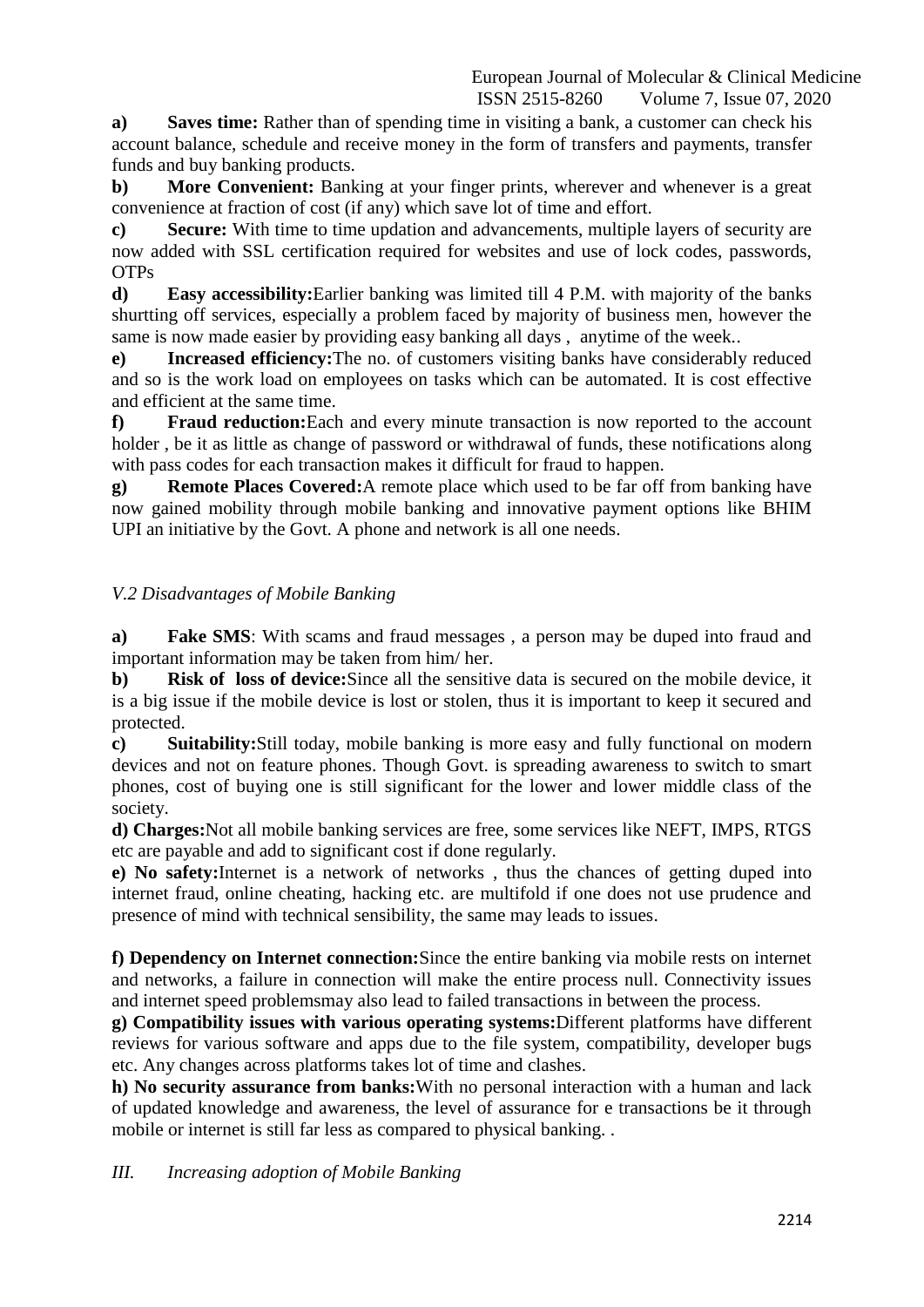European Journal of Molecular & Clinical Medicine ISSN 2515-8260 Volume 7, Issue 07, 2020

According to the Reserve Bank of India's (RBI) annual report for 2017-18, mobile banking services witnessed a growth of 92 per cent and 13 per cent in volume and value terms, respectively. Registered customers count increased to 251 million i.e. by 54 per cent by March end 2018 which was 163 million by March end 2017.

The share of e transactions of total retail volume of the transactions have considerably gone up. The said share rose to from 88.9 percent in 2016-17 to 92.6 per cent in 2017-18 with corresponding cutback with respect to paper oriented clearing tools to 7.4 percent in 2017-18 from 11.1 per cent in 2016-17.

The RTGS i.e. Real Time Gross Settlement took care of 124 million dealings which were around Rs 1,167 trillion in the year 2017-18, which is an increase as compared to 108 million transactions having a value of Rs 982 trillion in the previous year. By the March end, 2018, the facility of RTGS was available across 194 banks having 137924 branches.

The NEFT facility catered to 1.9 billion dealings which were of near Rs. 172 trillion for the year 2017-18, an increase from Rs 120 trillion valued 1.6 billion transactions undertaken in the previous year, thereby showing an increase in rate of growth by 20 percent (volume) along with 43.5 per cent growth in terms of value. By March end, 2018, NEFT instrument was made available to customers across 192 banks in 140339 branches, which is in addition to the multiple business correspondent (BC) outlets operating in large numbers.

During the year 2017-18, the transactions undertaken via debit cards and credit cards were respectively around 3.30 billion and 1.40 billion

PPIs i.e Prepaid payment instruments registered around 3.5 billion dealings in volume which were around Rs 1,416 billion in value.

## **4. CONCLUSION**

.

It is certain that with the advent of deregulation liberalization, globalization and privatization new ways are opened for banks to enhance their revenues by diversifying their product portfolio and offerings. Technology is going to be a major player in enhancing customer delight and a place to provide uniform and integrated banking services to its clients. Infact , all major World Corporations are in the process of procuring and implementing advanced technologies with changing times and banking is no exception to this. Though largely accepted as evident from above data, still for many in rural and remote areas, Mobile banking is not fully trusted and is considered as an add on service of banking rather than a mainstream banking service itself. Banks are spending considerable amount of time to spread awareness and allocating funds for the same along with offering schemes on the purchase of products/ payment through banking app linked with Debit/ Credit Cards like cash backs and discounts. With the focus of the Indian Government to curb the menace of black money and use of plastic money from one's account, the usage of mobile banking shall keep rising and more customers would choose the same over traditional banking.

#### **REFERENCES**

[1] "Mobile Payments: Three Winning Strategies for Banks," Swift White Paper, 2012.